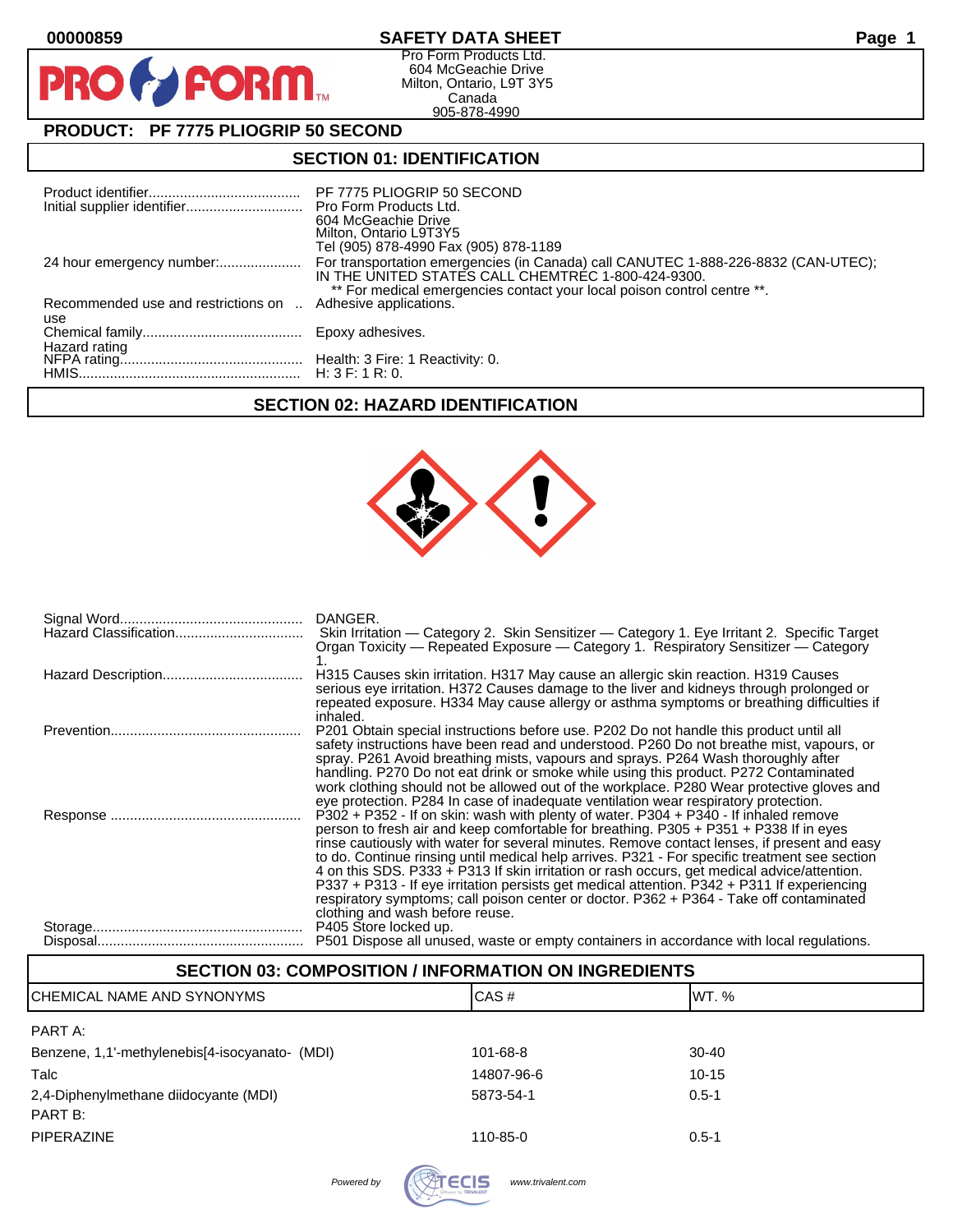### **PRODUCT: PF 7775 PLIOGRIP 50 SECOND**

#### Eye contact................................................ In case of contact, immediately flush eyes, keeping eyelids open, with plenty of water for at least 15 minutes. Check for and remove any contact lenses, if safe and easy to do so. Obtain medical attention. Skin contact............................................... Immediately flush skin with plenty of soap and water. Remove contaminated clothing. Wash clothing before reuse. Do not peel solidified product off the skin. If irritation persists, seek medical attention. Inhalation................................................... If inhaled, remove to fresh air. If not breathing, give artificial respiration. If breathing is difficult, give oxygen, obtain medical attention. Ingestion.................................................... Do not induce vomiting. Never give anything by mouth to an unconscious person. If spontaneous vomiting occurs have victim lean forward with head down to prevent aspiration of fluid into the lungs. Get medical attention. Additional information................................ Eye: stain for evidence of corneal injury. If cornea is burned, instill antibiotic steroid preparation frequently. Workplace vapours have produced reversible corneal epithelial edema impairing vision. Skin: this compound is a known skin sensitizer. Treat symptomatically as for contact dermatitis or thermal burns. If burned, treat as thermal burn. Respiratory: this compound is a known pulmonary sensitizer. Treatment is essentially symptomatic. An individual having a skin or pulmonary sensitization reaction to this material should be removed from exposure to any isocyanate. In the event of an incident involving this product ensure that medical authorities are provided a copy of this safety data sheet. In all cases, if irritation persists seek medical attention.

#### **SECTION 05: FIRE-FIGHTING MEASURES**

**SECTION 04: FIRST-AID MEASURES**

| Suitable and unsuitable extinguishing<br>media                                                                     | Dry chemical. Carbon dioxide. In cases of larger fires, water spray should be used.                                                                                                                                                                                                                                                                                                                                                                                                                       |
|--------------------------------------------------------------------------------------------------------------------|-----------------------------------------------------------------------------------------------------------------------------------------------------------------------------------------------------------------------------------------------------------------------------------------------------------------------------------------------------------------------------------------------------------------------------------------------------------------------------------------------------------|
| Specific hazards arising from the<br>hazardous product, such as the nature of<br>any hazardous combustion products | Oxides of carbon (CO, CO2). Oxides of nitrogen. Phenols. Formaldehyde. Other potentially<br>toxic fumes.                                                                                                                                                                                                                                                                                                                                                                                                  |
| Special protective equipment and<br>precautions for fire-fighters                                                  | Firefighter should be equipped with self-contained breathing apparatus and full protective<br>clothing to protect against potentially toxic and irritating fumes. During a fire, isocyanate<br>vapours and other irritating, highly toxic gases may be generated by thermal decomposition<br>or combustion. Cool fire-exposed containers with cold water spray. Heat will cause<br>pressure buildup and may cause explosive rupture. Heat will cause pressure buildup and<br>may cause explosive rupture. |
| Unusual fire / explosion hazards                                                                                   | Reaction between water or foam and hot MDI can be vigorous.                                                                                                                                                                                                                                                                                                                                                                                                                                               |

#### **SECTION 06: ACCIDENTAL RELEASE MEASURES**

| Isolate area and keep unauthorized people away. Do not walk through spilled material.<br>Wear recommended protective equipment. Ventilate. Open windows and doors to allow<br>air circulation. Dike area to prevent spreading. The use of absorbent socks or spill pillows<br>may be required. Stop leak if safe to do so. Prevent runoff into drains, sewers, and other<br>waterways. Use an agueous solution of ammonia or other suitable isocyante neutralizing<br>solution to clean up any unreacted prepolymer residue. Do not use neutralizing solution on<br>large spills as heat may be generated. Use a Swype test kit to test for residual |
|------------------------------------------------------------------------------------------------------------------------------------------------------------------------------------------------------------------------------------------------------------------------------------------------------------------------------------------------------------------------------------------------------------------------------------------------------------------------------------------------------------------------------------------------------------------------------------------------------------------------------------------------------|
| isocyanates<br>If temporary control of isocyanate vapour is required, a blanket of protein foam may be<br>placed over spill. If transportation spill occurs in United States, call Chemtrec                                                                                                                                                                                                                                                                                                                                                                                                                                                          |
| 1-800-424-9300. If transportation spill occurs in Canada, call Canutec at (613) 996-6666.<br>Large quantities may be pumped into closed, but not sealed, containers for disposal.<br>Decontaminate spill area with decontamination solution. Area can then be washed with<br>soap and water. Use a heat gun and a scraper to remove cured adhesive. Prior to using a<br>heat gun, ensure that the surface can withstand the heat generated by the gun.                                                                                                                                                                                               |

#### **SECTION 07: HANDLING AND STORAGE**

| Precautions for safe handling                                   | Avoid skin and eye contact. Do not breathe vapours, mist or dust. Use adequate<br>ventilation. Decomposition products can be highly toxic and irritating. Individuals with lung<br>or breathing problems or prior allergic reactions to isocyanates must not be exposed to<br>vapour or spray mist. Warning properties (irritation of the eyes, nose and throat or odour)<br>are not adequate to prevent chronic overexposure from inhalation. Handle in accordance<br>with good industrial hygiene and safety practices. Wash thoroughly after handling. Wear<br>respiratory protection if material is heated, sprayed, used in confined space, or if exposure<br>limit is exceeded. Employee education and training are important. |
|-----------------------------------------------------------------|--------------------------------------------------------------------------------------------------------------------------------------------------------------------------------------------------------------------------------------------------------------------------------------------------------------------------------------------------------------------------------------------------------------------------------------------------------------------------------------------------------------------------------------------------------------------------------------------------------------------------------------------------------------------------------------------------------------------------------------|
| Conditions for safe storage, including any<br>incompatibilities | Store in tightly closed containers to prevent moisture contamination. Store in a cool, dry<br>and well ventilated area. Do not reseal if contamination is suspected. Exposure to vapours<br>of heated isocyanates can be extremely dangerous.                                                                                                                                                                                                                                                                                                                                                                                                                                                                                        |

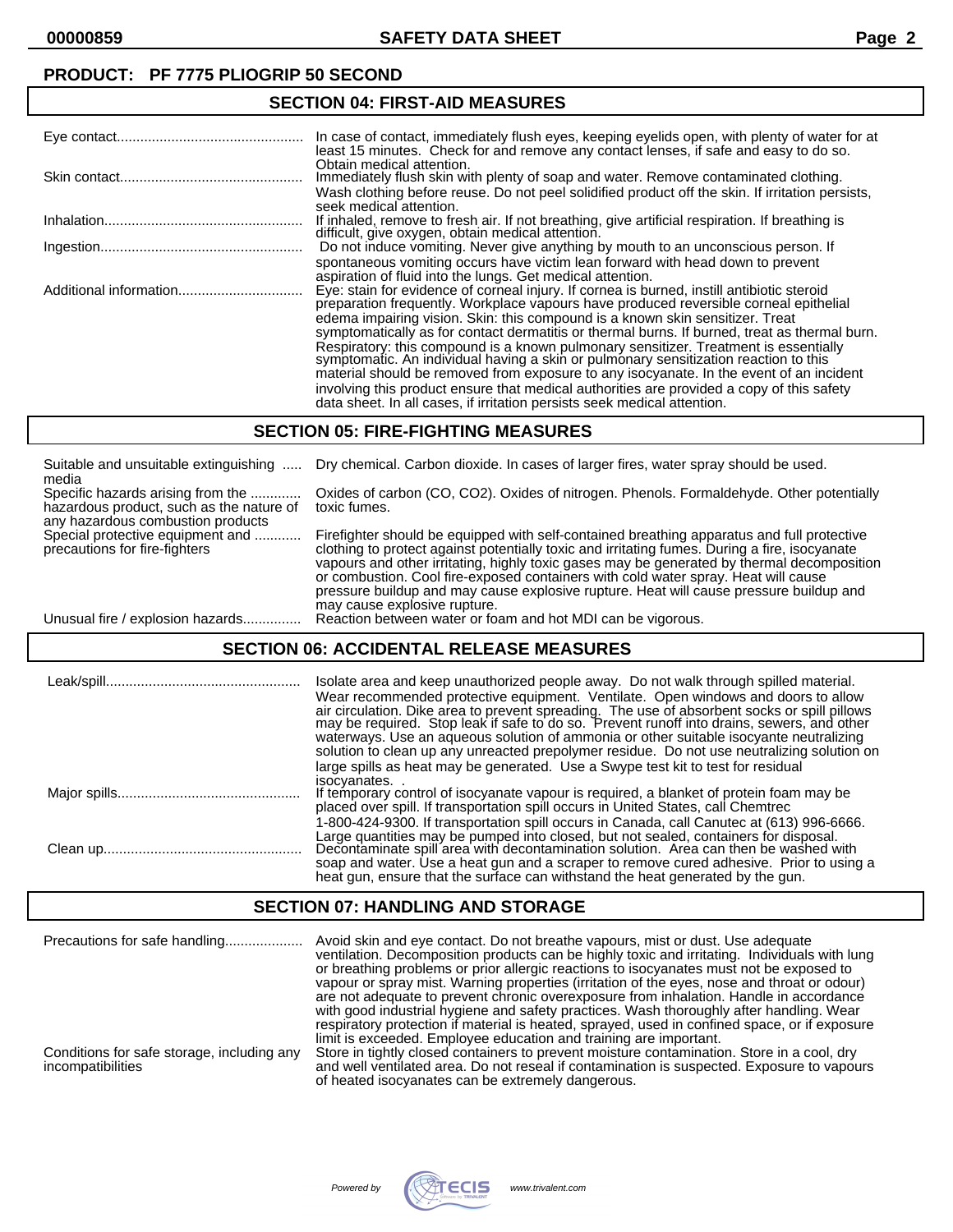### **PRODUCT: PF 7775 PLIOGRIP 50 SECOND**

# **SECTION 08: EXPOSURE CONTROLS / PERSONAL PROTECTION**

|                                                                                                                                                                                                                                                                                                                                                                                                                                                                                                               |                     | <b>ACGIH TLV</b>                                                                                                                                                                                                                                                                                                                                                                                                                                                                                                                                                                                                                                                                                                                                                                                                                                                                                                                                                                                                                                  | <b>OSHA PEL</b> |                                                                            | <b>NIOSH</b>    |
|---------------------------------------------------------------------------------------------------------------------------------------------------------------------------------------------------------------------------------------------------------------------------------------------------------------------------------------------------------------------------------------------------------------------------------------------------------------------------------------------------------------|---------------------|---------------------------------------------------------------------------------------------------------------------------------------------------------------------------------------------------------------------------------------------------------------------------------------------------------------------------------------------------------------------------------------------------------------------------------------------------------------------------------------------------------------------------------------------------------------------------------------------------------------------------------------------------------------------------------------------------------------------------------------------------------------------------------------------------------------------------------------------------------------------------------------------------------------------------------------------------------------------------------------------------------------------------------------------------|-----------------|----------------------------------------------------------------------------|-----------------|
| <b>INGREDIENTS</b>                                                                                                                                                                                                                                                                                                                                                                                                                                                                                            | <b>TWA</b>          | <b>STEL</b>                                                                                                                                                                                                                                                                                                                                                                                                                                                                                                                                                                                                                                                                                                                                                                                                                                                                                                                                                                                                                                       | PEL             | <b>STEL</b>                                                                | <b>REL</b>      |
| Benzene,<br>1,1'-methylenebis[4-isocy<br>anato- (MDI)                                                                                                                                                                                                                                                                                                                                                                                                                                                         | $0.005$ ppm         | Not established                                                                                                                                                                                                                                                                                                                                                                                                                                                                                                                                                                                                                                                                                                                                                                                                                                                                                                                                                                                                                                   | 0.005 ppm TWA   | 0.005 ppm AB OEL<br><b>TWA</b>                                             | $0.05$ mg/m $3$ |
| Talc                                                                                                                                                                                                                                                                                                                                                                                                                                                                                                          | $2$ mg/m $3$        | Not established                                                                                                                                                                                                                                                                                                                                                                                                                                                                                                                                                                                                                                                                                                                                                                                                                                                                                                                                                                                                                                   | 2 mg/m3 TWA     | Not established                                                            | Not established |
|                                                                                                                                                                                                                                                                                                                                                                                                                                                                                                               | CA ON: 2mg/kg (TWA) |                                                                                                                                                                                                                                                                                                                                                                                                                                                                                                                                                                                                                                                                                                                                                                                                                                                                                                                                                                                                                                                   |                 |                                                                            |                 |
| 2,4-Diphenylmethane<br>diidocyante (MDI)                                                                                                                                                                                                                                                                                                                                                                                                                                                                      | Not established     | Not established                                                                                                                                                                                                                                                                                                                                                                                                                                                                                                                                                                                                                                                                                                                                                                                                                                                                                                                                                                                                                                   | Not established | Not established                                                            | Not established |
| PIPERAZINE                                                                                                                                                                                                                                                                                                                                                                                                                                                                                                    | Not established     | Not established                                                                                                                                                                                                                                                                                                                                                                                                                                                                                                                                                                                                                                                                                                                                                                                                                                                                                                                                                                                                                                   | Not established | Not established                                                            | Not established |
|                                                                                                                                                                                                                                                                                                                                                                                                                                                                                                               |                     | Chemical safety goggles. Chemical safety goggles and full faceshield if a splash hazard                                                                                                                                                                                                                                                                                                                                                                                                                                                                                                                                                                                                                                                                                                                                                                                                                                                                                                                                                           |                 | exists. Contact lenses should not be worn when working with this chemical. |                 |
| the respirator.                                                                                                                                                                                                                                                                                                                                                                                                                                                                                               |                     | purifying respirator with organic vapour cartridges and particulate prefilter can be used to<br>minimize exposure. Diisocyantes have poor warning properties. An air-purifying respirator<br>with an organic vapour cartridge and an N95 filter can be used safely and effectively to<br>reduce exposure, provided that appropriate cartridge change schedules are developed to<br>ensure that cartridges are changed before breakthrough occurs. The employer is required<br>to select the appropriate respirator for each situation and must consider the potential<br>exposure to chemicals in addition to diisocyanates. Protection provided by air-purifying<br>respirators is limited. The use of a positive pressure air supplied respirator is mandatory<br>when airborne concentrations are not known or airborne solvent levels are 10 times the<br>appropriate exposure limit or spraying is performed in a confined space or with limited<br>ventilation. Use NIOSH approved respirator or equipment. Do not exceed the use limits of |                 |                                                                            |                 |
|                                                                                                                                                                                                                                                                                                                                                                                                                                                                                                               |                     | Chemical resistant gloves: butyl rubber, nitrile rubber, neoprene, PVC. Practice good<br>hygiene, wash thoroughly before handling any food.                                                                                                                                                                                                                                                                                                                                                                                                                                                                                                                                                                                                                                                                                                                                                                                                                                                                                                       |                 |                                                                            |                 |
|                                                                                                                                                                                                                                                                                                                                                                                                                                                                                                               |                     | Wear adequate protective clothes. Wear long sleeves and trousers to prevent dermal<br>exposure.                                                                                                                                                                                                                                                                                                                                                                                                                                                                                                                                                                                                                                                                                                                                                                                                                                                                                                                                                   |                 |                                                                            |                 |
| Safety boots per local regulations.                                                                                                                                                                                                                                                                                                                                                                                                                                                                           |                     | Eye wash facility and emergency shower should be in close proximity. Educate and train<br>employees on the safe use and handling of the product.                                                                                                                                                                                                                                                                                                                                                                                                                                                                                                                                                                                                                                                                                                                                                                                                                                                                                                  |                 |                                                                            |                 |
| Appropriate engineering controls<br>Mechanical ventilation systems used to ventilate corrosive storage or process areas must<br>be designed with components that are corrosion resistant. Ventilate adequately. Exhaust<br>air may need to be cleaned by scrubbers or filters to reduce environmental contamination.<br>Vent work area to ensure airborne concentrations are below the current occupational<br>exposure limits. Avoid breathing mists; if general ventilation or local exhaust is inadequate, |                     | persons exposed to mists should wear approved breathing devices.                                                                                                                                                                                                                                                                                                                                                                                                                                                                                                                                                                                                                                                                                                                                                                                                                                                                                                                                                                                  |                 |                                                                            |                 |

### **SECTION 09: PHYSICAL AND CHEMICAL PROPERTIES**

|                                                                  | No data.                              | Part B:. Liquid.<br>Part B:. No data.                                                                                     |
|------------------------------------------------------------------|---------------------------------------|---------------------------------------------------------------------------------------------------------------------------|
| Odour threshold (ppm) Part A:. Not available.                    |                                       | Part B: . No data.                                                                                                        |
|                                                                  |                                       | Part B:. < 3 hPa @ 77°F/25°C.<br>Part B:. $>1$ .                                                                          |
|                                                                  | Part A: . No data.                    | Part B: . No Data.                                                                                                        |
|                                                                  |                                       | Relative Density (Specific Gravity) Part A:. 1.288 g/cm3 @ 20°C - 10.72 lb/USG @ 25°C. Part B:. 1.225 g/cm3 @ 20°C - 10.2 |
|                                                                  | $lb/usq \& 25^{\circ}C$ .             |                                                                                                                           |
| Melting / Freezing point (deg C)                                 | Part A: . Not available.              | Part B: . No data.                                                                                                        |
|                                                                  |                                       | Part B: . No data.                                                                                                        |
| Initial boiling point / boiling range (deg C).                   | Part A:. >200°C (>392°F).             | Part B:. No data.                                                                                                         |
|                                                                  | Part A: $\le$ 1. (butyl acetate = 1). | Part B: $. 1.0$ . Ethyl ether = 1.0.                                                                                      |
|                                                                  | Part A: . >100°C, >212°F.             | Part B: $>93.4^{\circ}$ C. $>200^{\circ}$ F.                                                                              |
| Auto ignition température (deg C) Part A:. Not available.        |                                       | Part B:. No data.                                                                                                         |
|                                                                  |                                       | Part B: . No Data.                                                                                                        |
|                                                                  |                                       | Part B: . No data.                                                                                                        |
| Partition coefficient — n-octanol/water Part A: . Not available. |                                       | Part B: . No data.                                                                                                        |
|                                                                  |                                       | Part B: . No data.                                                                                                        |
|                                                                  |                                       | Part B: . No data.                                                                                                        |

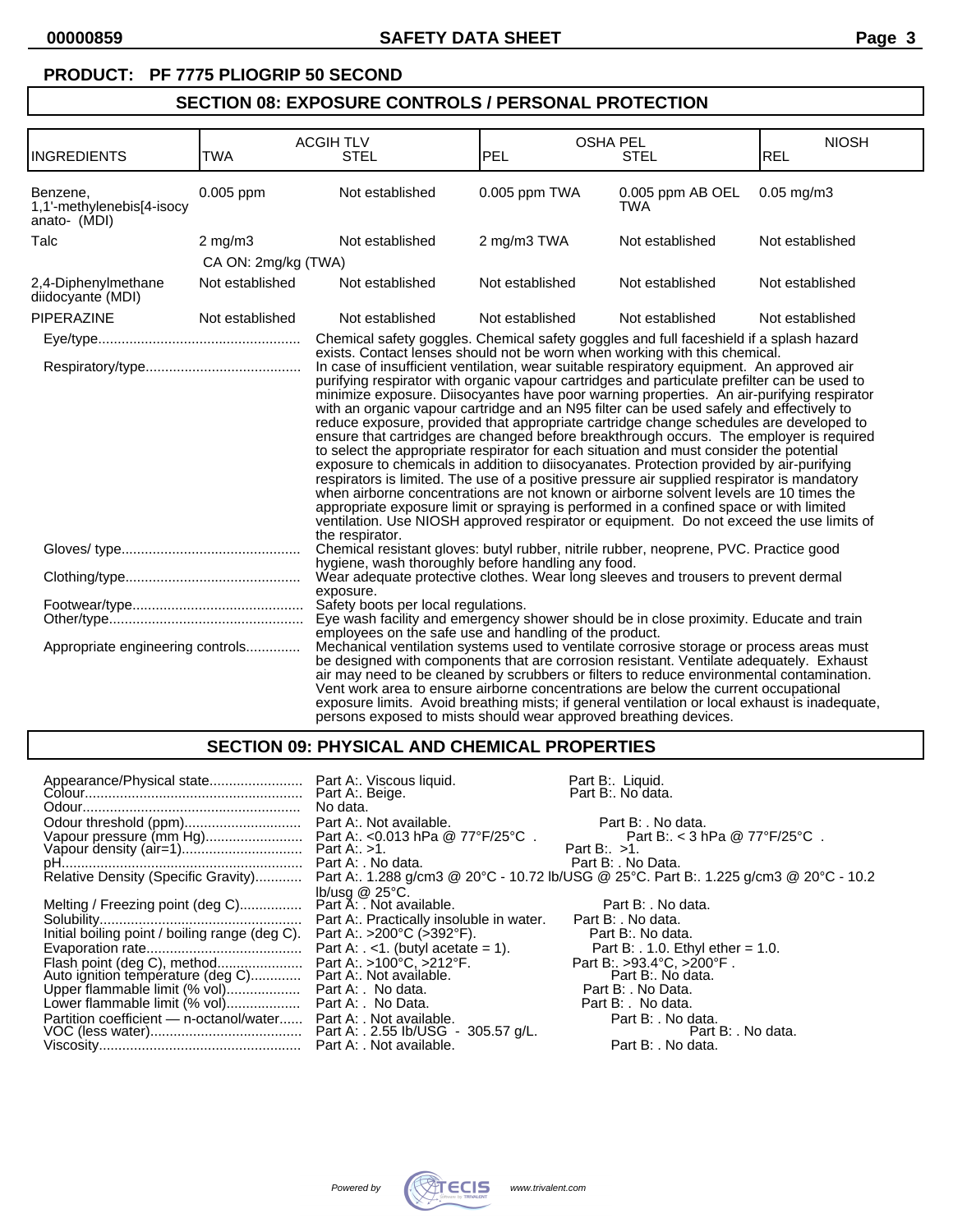**00000859 SAFETY DATA SHEET Page 4**

## **PRODUCT: PF 7775 PLIOGRIP 50 SECOND**

### **SECTION 10: STABILITY AND REACTIVITY**

### **SECTION 11: TOXICOLOGICAL INFORMATION**

| <b>INGREDIENTS</b>                             |                                        | LC50                                                                                                                                                                                                                                                                                                                                                                                                                                                                                                                                                                                                                                                                                                                                                                                                                                                                                                                                                                                                                                                                                                                                                                                                                                     | LD50                                               |
|------------------------------------------------|----------------------------------------|------------------------------------------------------------------------------------------------------------------------------------------------------------------------------------------------------------------------------------------------------------------------------------------------------------------------------------------------------------------------------------------------------------------------------------------------------------------------------------------------------------------------------------------------------------------------------------------------------------------------------------------------------------------------------------------------------------------------------------------------------------------------------------------------------------------------------------------------------------------------------------------------------------------------------------------------------------------------------------------------------------------------------------------------------------------------------------------------------------------------------------------------------------------------------------------------------------------------------------------|----------------------------------------------------|
| Benzene, 1,1'-methylenebis[4-isocyanato- (MDI) |                                        | 490 mg/m3 4 hr 0.369 mg/L 4 hr                                                                                                                                                                                                                                                                                                                                                                                                                                                                                                                                                                                                                                                                                                                                                                                                                                                                                                                                                                                                                                                                                                                                                                                                           | 9,200 mg/kg rat oral >7,900 mg/kg<br>rabbit dermal |
| Talc                                           |                                        | Not available                                                                                                                                                                                                                                                                                                                                                                                                                                                                                                                                                                                                                                                                                                                                                                                                                                                                                                                                                                                                                                                                                                                                                                                                                            | Not available                                      |
| 2,4-Diphenylmethane diidocyante (MDI)          |                                        | No data                                                                                                                                                                                                                                                                                                                                                                                                                                                                                                                                                                                                                                                                                                                                                                                                                                                                                                                                                                                                                                                                                                                                                                                                                                  | No data                                            |
| PIPERAZINE                                     |                                        | No data                                                                                                                                                                                                                                                                                                                                                                                                                                                                                                                                                                                                                                                                                                                                                                                                                                                                                                                                                                                                                                                                                                                                                                                                                                  | 1,900 mg/kg oral rat; 4,000 mg/kg<br>dermal rabbit |
|                                                | Eye contact. Skin contact. Inhalation. | SKIN: Irritant. Can cause reddening, itching and swelling. May cause allergic reaction to<br>skin. Contact with fibrous glass or its dust can cause skin irritation. EYE: Product liquid,<br>aerosols or vapours are irritating. Can cause tearing, reddening and swelling.<br>INHALATION: Breathing this material may be harmful or fatal. Vapour/mists at<br>concentrations above the exposure limits can irritate (burning sensation) the mucous<br>membranes in the respiratory tract. This can cause a runny nose, sore throat, coughing,<br>chest discomfort, difficulty breathing and reduced pulmonary functioning. INGESTION:<br>Swallowing this material may be harmful or fatal. Symptoms can include severe stomach<br>and intestinal irritation, abdominal pain and vomiting of blood.<br>Breathing of dust/vapour and mist is possible. This product contains 4, 4'-diphenylmethane<br>diisocyante (MDI). Breathing MDI may cause an allergic respiratory reaction with difficult<br>breathing and chest pain. Repeated and prolonged exposure to large amounts of talc dust<br>may cause mild lung inflammation. Symptoms are nor expected at air concentrations<br>below the recommended exposure limits, if applicable. |                                                    |
|                                                |                                        | None of the components present in this material at concentrations equal to or greater than<br>0.1% are listed by IARC, NTP, OSHA or ACGIH as a carcinogen.                                                                                                                                                                                                                                                                                                                                                                                                                                                                                                                                                                                                                                                                                                                                                                                                                                                                                                                                                                                                                                                                               |                                                    |
|                                                |                                        | This material (or a component) has been shown to cause harm to the fetus in laboratory<br>animal studies. Harm to the fetus occurs only at exposure levels that harm the pregnant<br>animal. The relevance of these findings to humans is uncertain.                                                                                                                                                                                                                                                                                                                                                                                                                                                                                                                                                                                                                                                                                                                                                                                                                                                                                                                                                                                     |                                                    |
|                                                |                                        | Preexisting disorders of many types may be aggravated by exposure to this material.                                                                                                                                                                                                                                                                                                                                                                                                                                                                                                                                                                                                                                                                                                                                                                                                                                                                                                                                                                                                                                                                                                                                                      |                                                    |

#### **SECTION 12: ECOLOGICAL INFORMATION**

| Do not allow to enter waters, waste water or soil. |
|----------------------------------------------------|
|                                                    |

#### **SECTION 13: DISPOSAL CONSIDERATIONS**

Information on safe handling for disposal . Dispose of waste in accordance with all applicable federal, provincial/State and local and methods of disposal, including any regulations. Industrial incineration is the preferred method. Empty containers retain contaminated packaging product residue; observe all precautions for the product. Decontaminate containers prior to disposal. Empty decontaminated containers should be crushed to prevent reuse. Do not heat or cut empty containers with electric or gas torch as vapours and gases may be toxic.

#### **SECTION 14: TRANSPORT INFORMATION**

|                              | Not regulated.                                                                           |
|------------------------------|------------------------------------------------------------------------------------------|
| IMDG Classification (Marine) | Not regulated.                                                                           |
|                              | Potential marine pollutant.                                                              |
|                              | In accordance with Part 2.2.1 of the Transportation of Dangerous Goods Regulations (July |
|                              | 2, 2014) - we certify that classification of this product is correct                     |